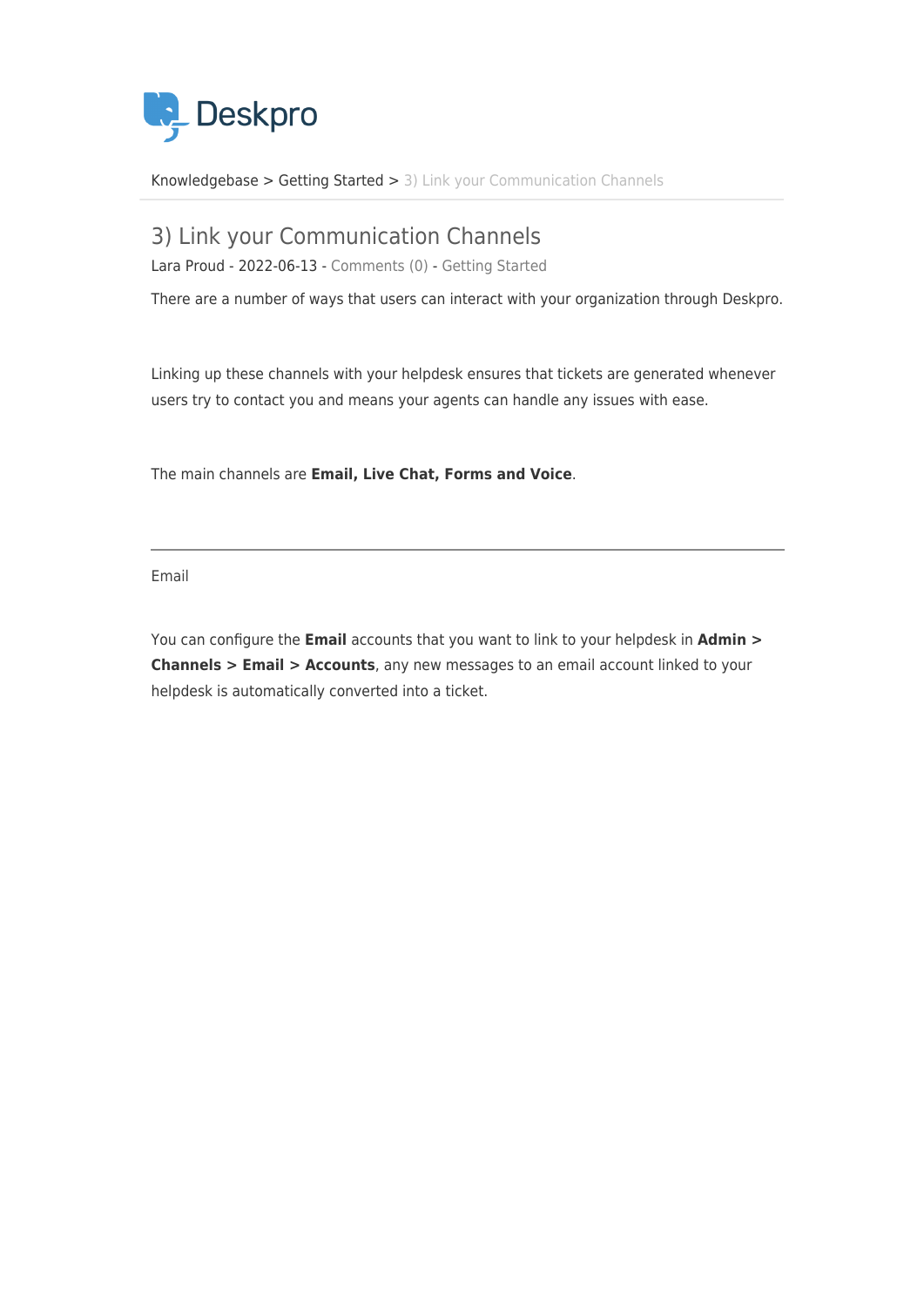#### **Add: New Email Address**

| Email Address*                                                                                                                |                          |
|-------------------------------------------------------------------------------------------------------------------------------|--------------------------|
|                                                                                                                               |                          |
| □ This account has additional email addresses associated with it (aliases)                                                    |                          |
| C Enabled <sup>©</sup>                                                                                                        |                          |
| <b>Brands</b>                                                                                                                 |                          |
| Enabled on all brands                                                                                                         | $\overline{\phantom{a}}$ |
| Type                                                                                                                          |                          |
| <b>Ticket Email Account</b>                                                                                                   | $\overline{\mathbf{v}}$  |
| Ticket accounts are email accounts that Deskpro will download emails from and<br>process into tickets and replies.            |                          |
| <b>Account Details</b>                                                                                                        |                          |
| Account Type                                                                                                                  |                          |
| Select Type                                                                                                                   | $\overline{\phantom{a}}$ |
| <b>Advanced Options</b>                                                                                                       |                          |
|                                                                                                                               |                          |
| Enabled Encryption and Signing (S/MIME)<br>O<br>Ticket accounts are email accounts that Deskpro will download emails from and |                          |
| process into tickets and replies.                                                                                             |                          |
| <b>Outgoing Account Details</b>                                                                                               |                          |
| Account Type                                                                                                                  |                          |
| Select Type                                                                                                                   | $\overline{\phantom{a}}$ |
|                                                                                                                               |                          |

Email accounts that you add to your helpdesk have to be linked to specific departments; this means that tickets generated from the email account will be automatically assigned to the respective departments.

#### Example

If you add: sales@yourdomain.com as an email address and link it to the **Sales Department**, each ticket that is generated from that email address will be assigned to **Sales**.

Your helpdesk will have a default ticketing email account it will be contact@yourdomain.deskpro.com, users can submit tickets to this address and it will be linked to your Support department.

To create a new email account click **+ New** which will open the new email account window where you can input the details of an account that you want to add, you can also specific which brands you want the address to be available to.

For more information about Email account settings see [Email Accounts.](https://support.deskpro.com/en/guides/admin-guide/email-accounts-1)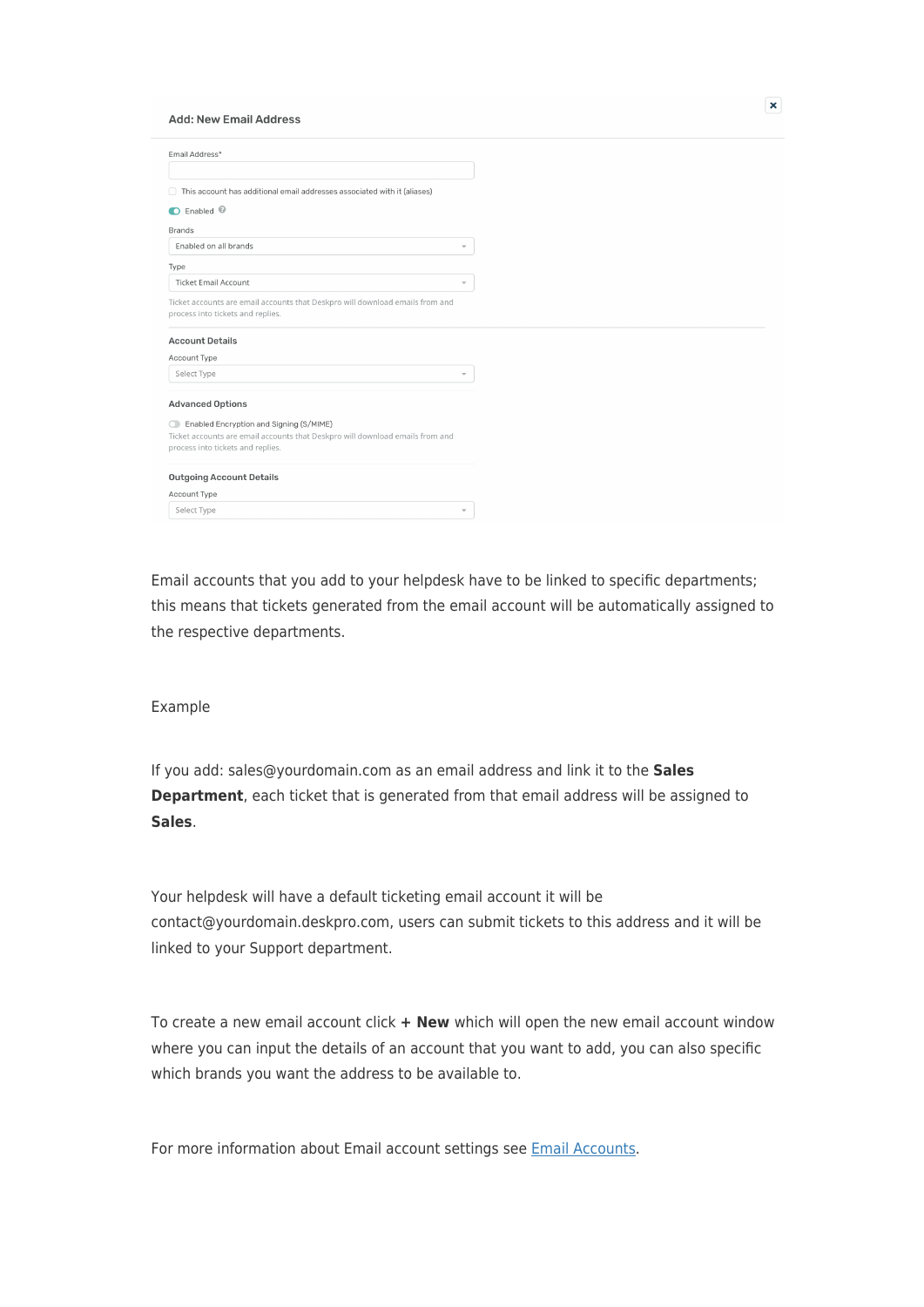#### Live Chat

You can also embed a **Live Chat** widget onto your webpages or Help Center to enable realtime chat with your users.

To setup the Live Chat widget on your pages go to **Admin > Channels > Chat > Messenger Setup**. From here you can customize the look and behavior of the widget, when you're happy with it you can go to **Add Messenger to your Site** to get the code to embed it onto your sites.

To manage which of your brands, departments and agents are able to use the Live Chat you can edit Chat Permissions in **Admin > Channels > Chat > Departments**.

| <b>Add: New Messenger Department</b>                     | ́ |
|----------------------------------------------------------|---|
| <b>Properties</b> Permissions                            |   |
| <b>Department Avatar</b>                                 |   |
| <b>Pick Icon</b><br><b>Delete</b><br><b>Upload Image</b> |   |
| Title*                                                   |   |
|                                                          |   |
| Show a different title to end-users                      |   |
| Brands (0 of 2 selected)<br>Show only selected           |   |
| 221B Energy                                              |   |
| 221B Internal Support<br><b>film</b>                     |   |
| <b>Parent Department</b>                                 |   |
| None                                                     |   |
| <b>Chat Queue</b>                                        |   |
| None                                                     | ₩ |

You can also manage any Chat Queues by going to **Admin > Channels > Chat > Queues**.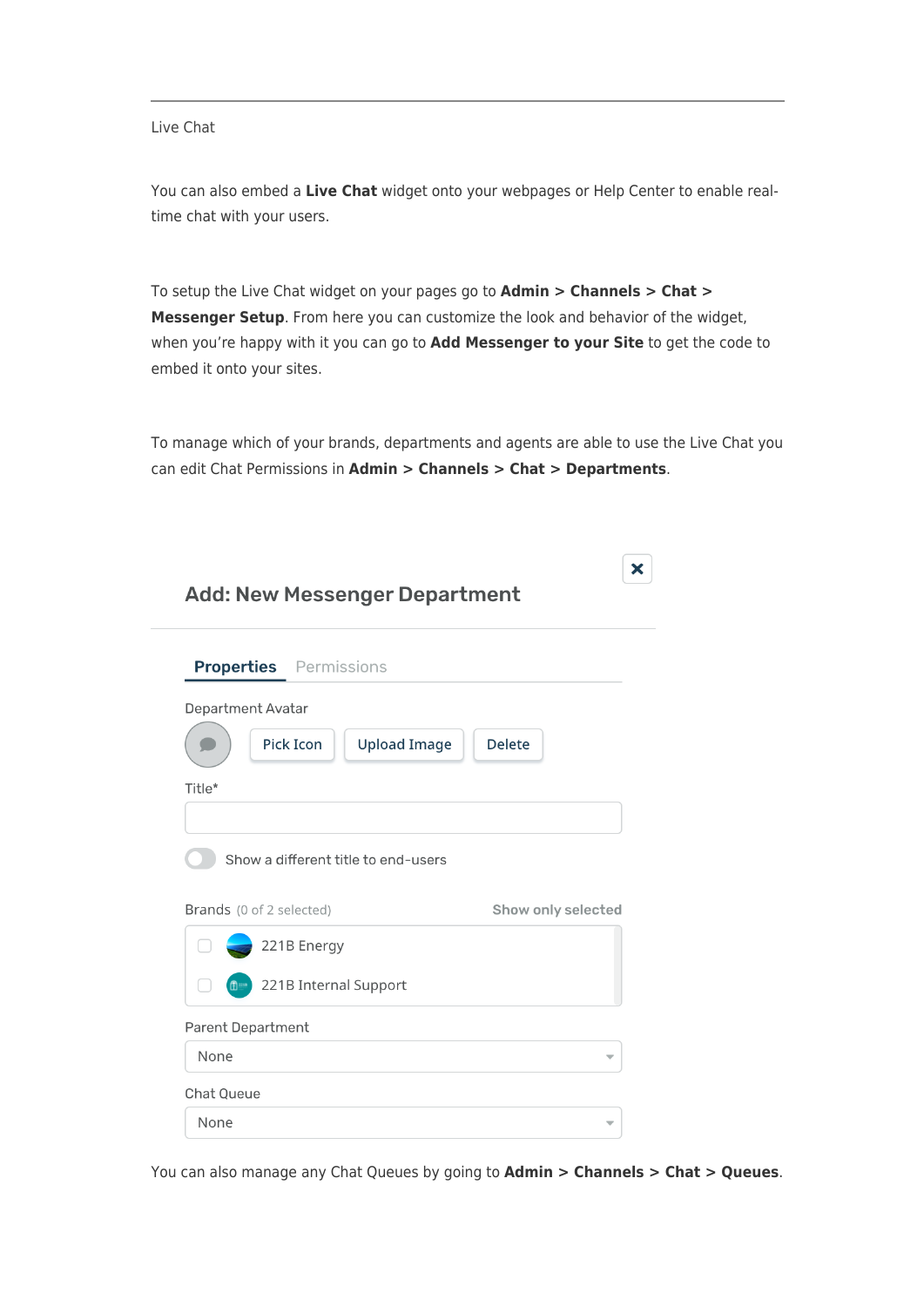This lets you customize how Chats are assigned to agents in your helpdesk.

For more detail on Live Chat setup see [Chat Setup](https://support.deskpro.com/en/guides/admin-guide/chat-setup-1).

#### Forms

Create custom, dynamic **Forms** for your Help Center that generate tickets that contain specific information that agents require from your users, forms also enable you to route your tickets to departments based on the fields a user fills out.

You can create custom forms by going to **Admin > Ticket Structure > Departments**, from here you select the department you wish to create the form for and then go to the **Form** tab.

| <b>Edit: Complaints</b>                                                            | $\boldsymbol{\mathsf{x}}$<br>id: 2 |
|------------------------------------------------------------------------------------|------------------------------------|
| Information<br>Permissions Form Website Embed                                      |                                    |
| Form                                                                               |                                    |
| Custom Form Editor                                                                 | $\overline{\mathbf{v}}$            |
| This is a custom layout that applies only to this department. Any changes you make |                                    |
| to this layout will not affect any others.<br><b>User Form</b> Agent Form          |                                    |
| :: User Name & Email (Single-line Text)                                            |                                    |
| : Department (Select Field)                                                        |                                    |
| Subject (Single-line Text)<br>×                                                    |                                    |
| : Business Area (Select Field)                                                     |                                    |
| :: Message & Attachments (Multi-line Text)                                         |                                    |

Note

# You create **custom fields** for Forms in **Admin > Ticket Structure > Ticket Fields**.

Forms automatically appear on the Help Center but you can also embed them on your website by selecting **Website Embed** which generated the embed code you need to add your form onto other pages. See [Department Forms](https://support.deskpro.com/en/guides/admin-guide/department-forms) for more information about Forms on your Help Center.